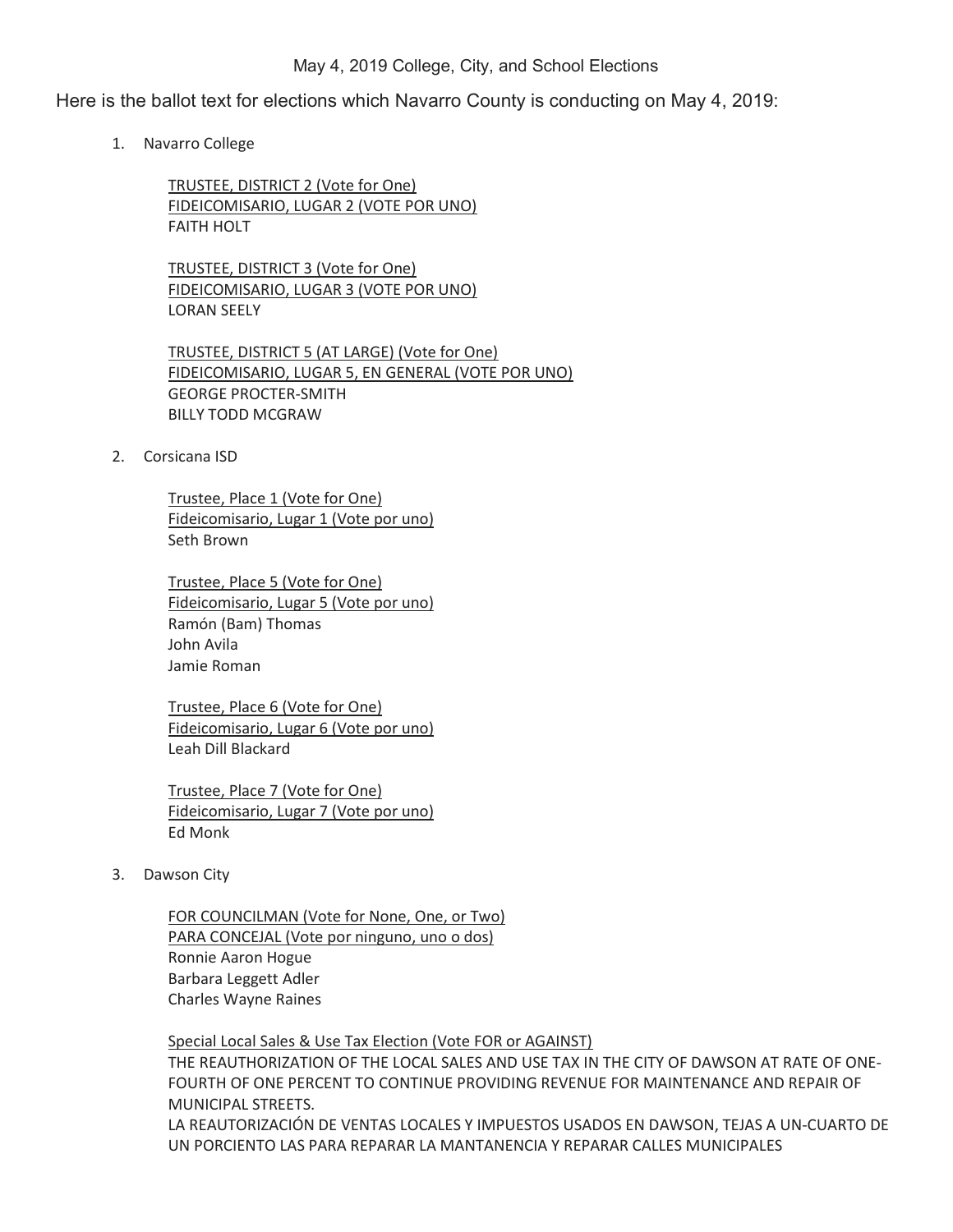## 4. Dawson ISD

Trustee (Vote for None, One or Two) Fideicomisario (Vote por ninguno, uno o dos) Steve Burleson Brad Stockreef Samara McLennan

5. Angus City

Mayor (Vote for One) Alcalde (Vote por uno) Julie Humphries

Alderman (Vote for None, One, or Two) Concejal (Vote por ninguno, uno o dos) Roy Lynn McCain Ken Cook Dylan Tidwell

6. Eureka City

 Mayor (Vote for One) Alcalde (Vote por uno) Pamela J. Mieth Barney Thomas Tammy Cantrell

 COUNCILMEMBER (Vote for None, One, or Two) Concejal (Vote por ninguno, uno, o dos) Mike Wisdom Patricia K. Pritchett Melissa Harris

7. Mildred ISD

Trustee (Vote for None, One or Two) Fideicomisario (Vote por ninguno, uno o dos) Leslie Ivie Brian Pillans Jason Bottoms Tracy Jock

8. Blooming Grove ISD

 Trustee (Vote for None, One or Two) Fideicomisario (Vote por ninguno, uno o dos) Jonathan J. Southard Valerie Richards Thomas (T.C.) Lawhon Tommy McAnally